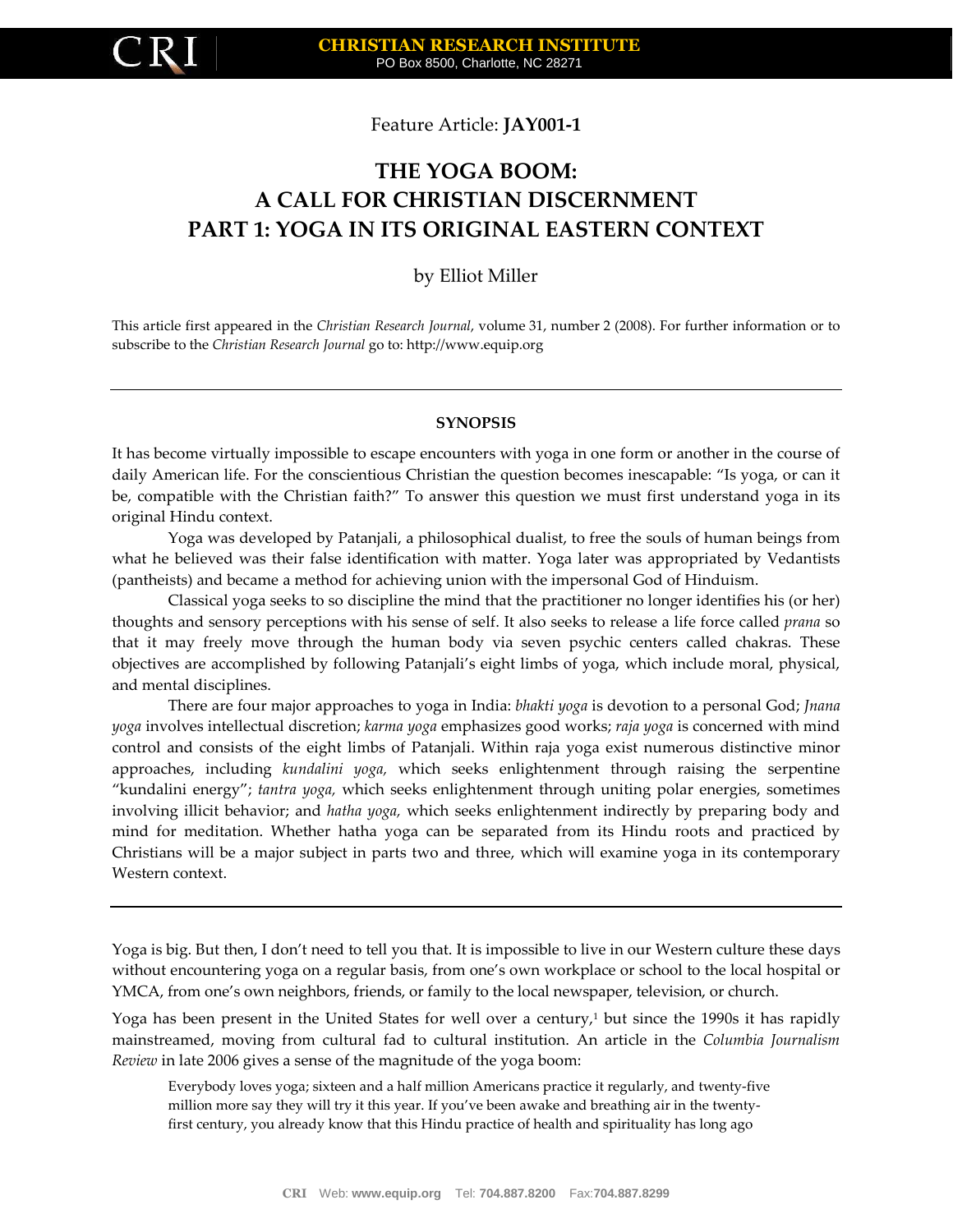moved on from the toe-ring set. Yoga is American; it has graced the cover of Time twice, acquired the approval of A-list celebrities like Madonna, Sting, and Jennifer Aniston, and is still the go-to trend story for editors and reporters, who produce an average of eight yoga stories a day in the English-speaking world.…

…Down the hall in marketing, this kind of press is the stuff of dreams. Yoga has now ascended to the category of "platform agnostic," the highest praise marketers can conjure for any kind of content, trend, or person. Translation? Consumers drop \$3 billion every year on yoga classes, books, videos, CDs, DVDs, mats, clothing, and other necessities.<sup>2</sup>

With yoga appearing at virtually every turn one takes in Western culture, including the church, $3$  a probing Christian analysis of yoga is urgently needed. This three-part series will provide that by answering the question, "What is yoga?" in part one, and then, in parts two and three, identifying and responding to the areas where it touches our lives today.

#### **WHAT IS YOGA?**

*Yoga* is derived from the Sanskrit word *yug*, which means "to yoke." This is a term we're familiar with from the Bible (Phil. 4:2; Matt. 11:9). A yoke is a crossbar that joins two draft animals at the neck so they can work together; the term, therefore, is applied metaphorically to people being joined together or united in a cause. In Hinduism, as in many religions, union is desired with nothing less than God or the Absolute, and yoga is the system that Hindus have developed to achieve that end.

The historic purpose behind yoga, therefore, is to achieve union with the Hindu concept of God. This is the purpose behind virtually all of the Eastern varieties of yoga, including those we encounter in the West. This does not mean it is the purpose of every practitioner of yoga, for many people clearly are not practicing it for spiritual reasons but merely to enhance their physical appearance, ability, or health. The thesis I will be arguing in this three-part series, however, is that when someone participates in a practice that was developed with a specific purpose in mind by someone else, it is possible and even probable that on subtle levels the participant who does not have the original purpose in mind nonetheless will be moved along in the direction of fulfilling that purpose.

#### **Historical and Conceptual Foundations**

The yoga system was reputedly developed by the grammarian and Hindu sage Patanjali most likely between the third and second century B.C. Archaeological finds suggest that yoga in some form has existed since around 3,000 B.C., but in his Yoga Sutras (i.e., yoga aphorisms) Patanjali presented the system that we're familiar with today. The aphorisms are condensed, close to two-hundred in number, and divided into four chapters. Their main concern is the control of the mind.

It may come as a surprise to Westerners to learn that yoga was not originally based in a monistic ("all is one") or pantheistic ("all is God") philosophy. In India Hinduism is incredibly varied. About the only common elements in all forms of Hinduism are belief in *karma* (the law of cause and effect on a moral plane) and *samsara* (the cycle of rebirth), and practice of some form of yoga. At the time that Patanjali developed yoga, the dualistic philosophy of Samkhya (or Sankhya) was prominent in India. Samkhya held that there are two fundamental realities: (1) *parushas*, or individual, immaterial, eternal, and indestructible souls, and (2) *prakriti*, which forms the material world, and itself consists of three basic elements known as the three *gunas*: *Sattva* (goodness/truth), *Raja* (passion/activity), and *Tamas* (darkness/inertia).

According to Samkhya-Yoga philosophy, when these three primary elements are in equilibrium the world is unmanifest—all there is to prakriti is the three gunas existing in perfect harmony. There is something about the simultaneously and independently existing parushas, however, that at times mysteriously disturbs this equilibrium. When this happens the conflict between the gunas creates change and a variety of forms, with the world manifesting as a result. Throughout the history of the world one or the other of the gunas will be in the ascendant, causing goodness, passion, or darkness to dominate the epoch, until the gunas at long last reach equilibrium again and the world disappears.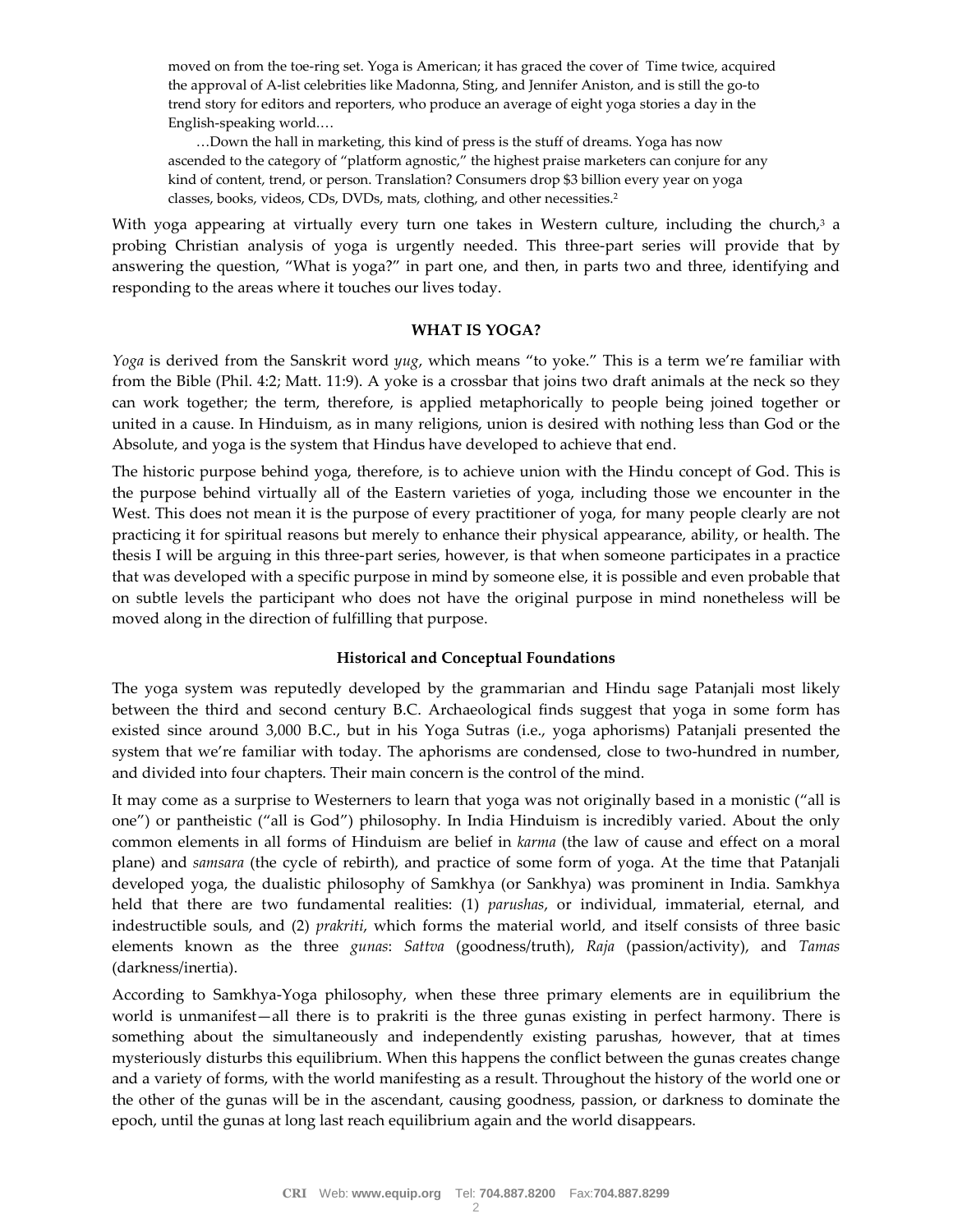The other important development in this drama is that the parushas become captive to prakriti. It is believed that out of a desire to understand the nature of prakriti they venture into it. As they come into contact with the material world, their pure consciousness generates mind and thought, which are believed to be part of prakriti and not proper attributes of parusha. The parushas' sensations and perceptions create false egos in which they believe they are a part of the material world, and this belief entangles them in it. This bondage takes the form of transmigration of souls from one body to another and ultimately reincarnation, once the parushas reach the human level.

In their transmigrational journeys the parushas become entranced and captivated by the interplay of the gunas, which holds them in bondage to prakriti. Yoga therefore was developed by Patanjali as a method and means to facilitate the souls' *moksha* or deliverance from its identification with prakriti.

The whole goal behind yoga, then, was for the yogi (yoga practitioner) to escape the goodness, passions, and darkness of the gunas and to reestablish the original pure state of consciousness of the parushas. He (or she) was to accomplish this by disengaging from his thoughts, feelings, imagination, and all the different tricks of his mind that hold him in bondage to the material world. It is a program to free him systematically from identification with his supposedly ephemeral ego so that he can identify once again with his true self, the parusha. In the Yoga Sutras, Patanjali teaches a method of mind control that involves counteracting painful thoughts with thoughts that are not painful, then learning to quiet the "not painful" thoughts as well.

This entire process of prakriti manifesting as the world and then returning to its unmanifest state was believed to recur on an eternal, cyclical basis, and it later, within a pantheistic philosophical system, became known as "the Days and Nights of Brahman." Indeed, all of these concepts and terms were retained when absolute monism became prominent in Hinduism.

Hinduism was originally polytheistic (believing in many gods), and in some significant ways still is. Beginning, however, with the Upanishads (scriptures appended to the original Hindu scriptures, the *Vedas*, beginning around the eighth century B.C.), progressing through sacred texts such as the Bhagavad Gita (Hinduism's most beloved scripture, penned perhaps in the second century B.C), and culminating in the eighth-century A.D. philosophy of Advaita Vedanta that the philosopher Shankara developed, monism and pantheism became important belief systems within Hinduism. For this reason, many Hindus now understand parushas, prakriti, the three gunas, and moksha to exist against the backdrop of a fundamental Oneness of Being that is the impersonal Ultimate Reality known as Brahman. In other words, instead of ultimate reality being parushas and prakriti, it is the impersonal Brahman, within which, in a relative sense, exist parushas and prakriti. As yoga was transferred into this philosophical system, the pure consciousness that the yogi sought to identify with was now not merely his own soul (now more often called *atman* than parusha) but that of God (for it is believed that atman is identical to Brahman).

Liberation of the soul from its bondage to the material world is a central goal of all orthodox schools of Hindu philosophy, and for each school, some system of yoga is the means for achieving this end. Yoga also has been appropriated in the same manner by many Buddhist sects, Sikhism, Jainism, Taoism, and various occult/metaphysical traditions in the West (e.g., Theosophy and the Unity School of Christianity).

# **The Eight Limbs of Yoga**

Classical yoga practitioners are not interested in making their minds permanently blank, but rather to so discipline their minds that they no longer identify thoughts and sensory perceptions with their sense of self. This is accomplished by following Patanjali's eight limbs of yoga.

The eight limbs of yoga involve strict moral, physical, and mental disciplines. They are (1) moral restraint, (2) religious observance, (3) postures (*asanas*), (4) breath control (*pranayama*), (5) sense withdrawal, (6) concentration, (7) meditative absorption, and (8) enlightenment (*samadhi*). A consideration of the limbs quickly reveals that yoga is a demanding autosoteric (salvation based on selfeffort) system, similar to original Theravada Buddhism with its eightfold path, which historically preceded Patanjali's yoga system and probably influenced it.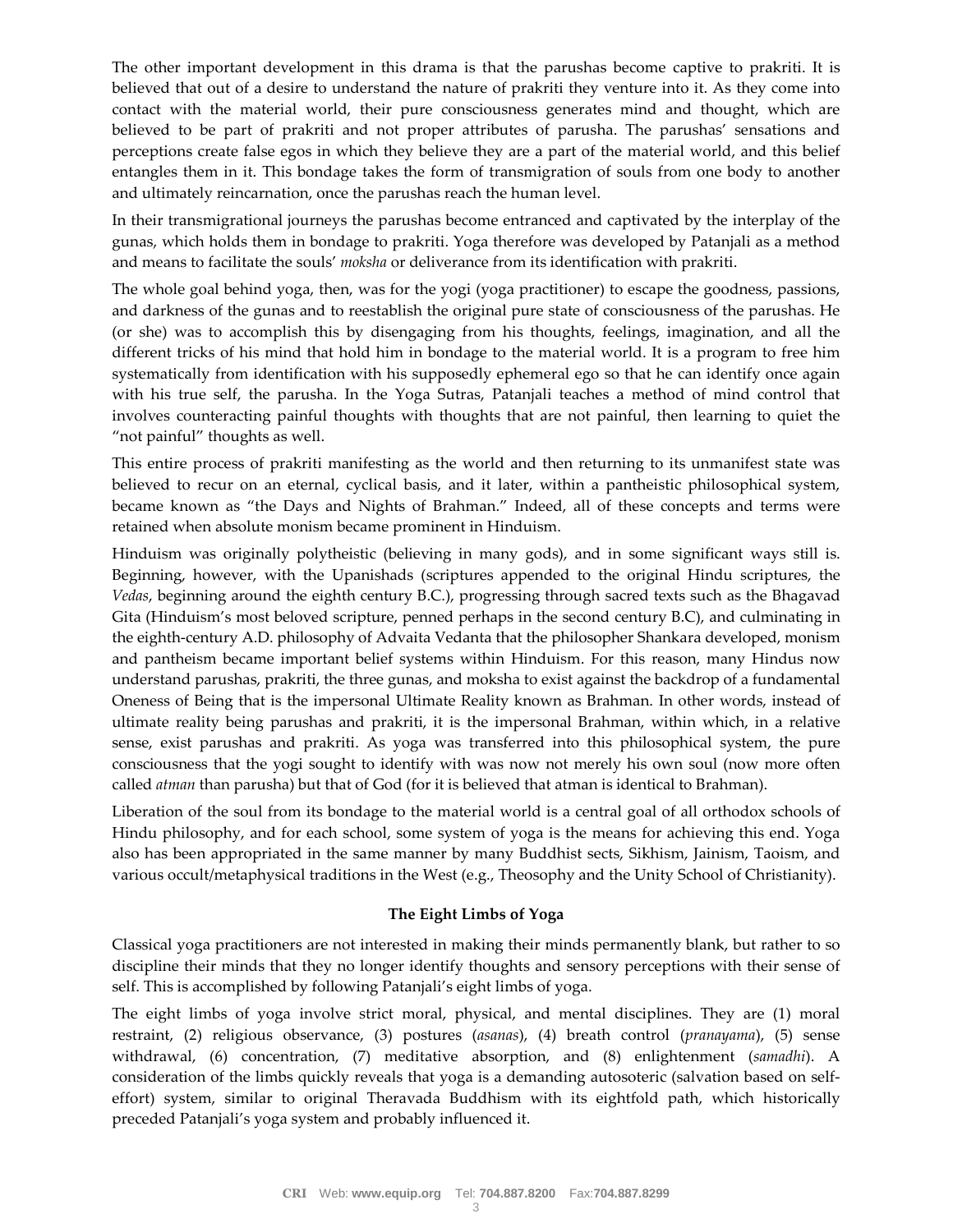Limbs 1 and 2 pertain to the exercise of the will. It is important for the yogi to restrain himself from violence, lying, immorality, theft, and greed. It is also necessary for him to observe or practice purity, contentment, religious fervor, study of self, and surrender to God. He is to replace thoughts that are contrary to these virtues with their opposites.

*Asanas* and *pranayama* are the two limbs of yoga that exercise the body. They were not originally intended to be isolated from the other limbs of yoga, but that is what has happened to a great extent in the West through the promotion of hatha yoga, which is predominantly comprised of these two limbs (although meditation is often included or encouraged at the end of the session). It should be noted that in the Yoga Sutras one does not find the emphasis on stretching the body into unusual poses that is now associated with yoga, mainly through the influence of hatha yoga. Patanjali's expressed concern was for the practitioner to assume "steady and easy" postures that would be conducive to meditation.

Sense withdrawal, concentration, and meditative absorption are the mental exercises of yoga. To develop the desired pure state of consciousness it is necessary to withdraw from the input of one's senses and to develop one's powers of concentration. To achieve this one might practice concentrating on a sound (e.g., one's own chanting of a mantra, such as the name of a Hindu god or the sacred syllable *om*, which Patanjali says is the voice of God [1:27]), on an image (e.g., the tip of one's nose or a symbolic religious image known as a mandala), or on one's own breathing. The purpose, however, is to so focus on an object that the object itself disappears and a state of pure (i.e., thoughtless) consciousness is attained. Through these mental exercises and techniques, meditative absorption is achieved, where the practitioner begins to lose the distinction between subject and object (i.e., self and not-self), to experience the cosmic consciousness (i.e., the sense that one's own mind is merging into a larger, Universal Mind), and to feel one with the Universe or God.

Diligent and persistent observance of the first seven limbs of yoga ultimately will yield samadhi, the eighth limb, which is defined as direct knowledge, free from the distortions of the imagination. When samadhi is achieved the yogi is finally free from the influence of the three gunas, which, as we've seen, has been the goal of yoga practice all along. Unlike everything else in creation, the yogi who achieves samadhi no longer is bounced around between the pulls and pushes of purity, passion, and darkness, but becomes sublimely indifferent to everything in the material world.<sup>4</sup>

On achieving samadhi, the yogi is believed to accumulate karma no longer. The only remaining karma for him to work out is that which was accumulated before attaining enlightenment. Once that remaining karmic debt is balanced the yogi will have achieved moksha or deliverance/salvation and his long and wearisome transmigrational journey finally will be over.

# **Prana and the Seven Chakras**

Also important in the philosophy and practice of yoga are the concepts of *prana* and the *seven chakras*. Prana is the Hindu concept of a life force that pervades the universe. Prana is believed to flow through the human body by way of energy pathways called *nadis* through seven chakras (from the Sanskrit word meaning *wheel* or *disc*), which are psychic energy centers located at critical points up and down the human nervous system.

The first chakra, called *muladhara*, is believed to be located at the base of the spine and is associated with the guna tamas, and therefore with darkness, dullness, and animal instincts. It represents physical survival and it is associated with the most primitive state of human consciousness possible. The *kundalini* energy (see "Kundalini Yoga" below) sleeps within this chakra, waiting to be aroused, and its eventual rise to each ascending chakra is also an assent to a relatively higher state of consciousness.

The second chakra, *swadhistana*, is located in the region of the genitals. This chakra is associated with the guna Raja, and people who are under its influence are, of course, obsessed with sex.

The third chakra, *manipura*, is believed to exist in the area of the navel and is called the power chakra. It too is associated with the guna Raja, and people who are living at the level of this chakra are driven by ambition and the desire for power or success.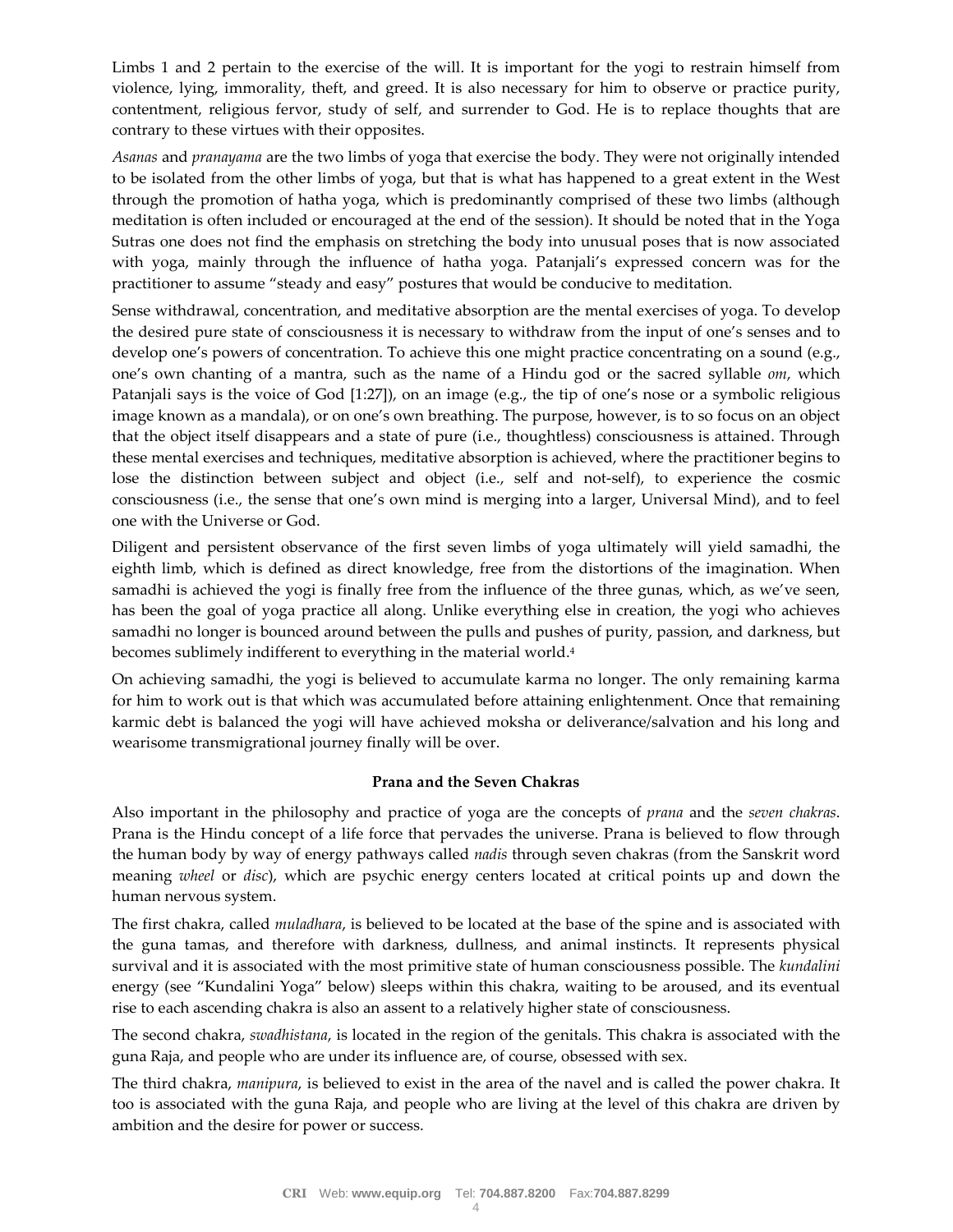The fourth chakra, known as *anahata*, is the heart chakra. It and all subsequently ascending chakras are associated with the guna Sattva, until one reaches the final, crown chakra, which transcends the gunas. The heart chakra is associated with selfless emotion.

The fifth chakra, *visuddha*, is located in the region of the larynx. It is associated with asceticism, spiritual discipline, and the beginnings of mystical experience.

The sixth chakra, *ajna*, is located above and between the eyes (hence the concept of the "third eye"). It represents the vision of God and is considered a very high spiritual level from which to live.

The seventh chakra, "sahasrara or 'Thousand Petalled-Lotus,' located at the very top of the head, is technically speaking not a chakra at all, but the summation of all the chakras."<sup>5</sup> It represents samadhi, and so someone living at this level would be regarded as enlightened. In the entire universe, nothing escapes the influence of the gunas except those who have attained samadhi. Whereas the sixth chakra is "conditioned rapture," the seventh is "unconditioned rapture."

# **APPROACHES TO YOGA**

There are so many varieties of yoga that a person trying to keep up with them can easily become lost. Part of the confusion comes from the fact that the term *yoga* is used for entire life approaches to union with God that may not even involve sitting in yogic postures, controlling one's breath, and concentrating on a mantra or mandala. Three of these major approaches—*bhakti*, *Janna*, and *karma*—are also known as *margas* or paths to moksha. The fourth major approach to yoga or union with God—*raja* yoga—is essentially the eight limbs of Patanjali that includes everything we normally associate with yoga. For this reason it is also known as *ashtanga* (eight-limbed) yoga. Then, within the larger category of raja yoga are many subcategories or minor approaches that also have distinctive names, adding to the confusion. Some of these involve only aspects of raja yoga (e.g., hatha yoga and Transcendental Mediation<sup>6</sup>); others are distinctive approaches to raja yoga that involve all eight limbs but have their own distinguishing emphases (e.g., *kundalini* yoga and *tantra* yoga). There is also much overlap among the various yoga approaches so that elements of one approach are often employed by people who identify themselves as practitioners of another approach. I will do my best to sort it all out for you.

#### **Bhakti Yoga**

Bhakti yoga seeks salvation through the path of devotion to a personal representation of God. During the centuries that preceded Patanjali, India had been dominated by the atheistic or nontheistic philosophies of original Buddhism, Samkhya, Jainism, and the impersonal God of the Upanishads. The impulse to worship and serve a personal God (which a Christian would consider God-given) therefore had long been frustrated. Patanjali himself made a place for this, even though it was not a necessary part of his philosophical system. In chapter 1, verses 23–26 of the Yoga Sutras, he included the concept of *Ishwara* (or *Ishvara*), the personal God. Ishwara was not considered to be the creator God but was rather the supreme parusha, untouched by prakriti and the law of karma, who assists all parushas who are devoted to him in attaining moksha.

Like other concepts in Patanjali's belief system, Ishwara survived the assimilation of yoga into the monistic Vedanta belief system, and he was now believed to be the personal manifestation of the impersonal Brahman. The dominance of Shankara's unqualified monism created an acute longing in the hearts of many Hindus for a personal relationship with the divine, since God was believed to be impersonal and not separate from one's true self. Ishwara helped fill that need, as did devotion to the various gods and goddesses of Hinduism and also to gurus, who were often believed to be divine; yet none of these gods were satisfying to those who wanted a personal relationship with Ultimate Reality Itself.

This need ultimately would be addressed by Ramanuja, one of the great philosophers of Hinduism who lived during the eleventh and twelfth centuries A.D. Ramanuja turned the tables on Brahman and argued that the impersonal nature of God was secondary to the personal, and Ishwara (whom he identified with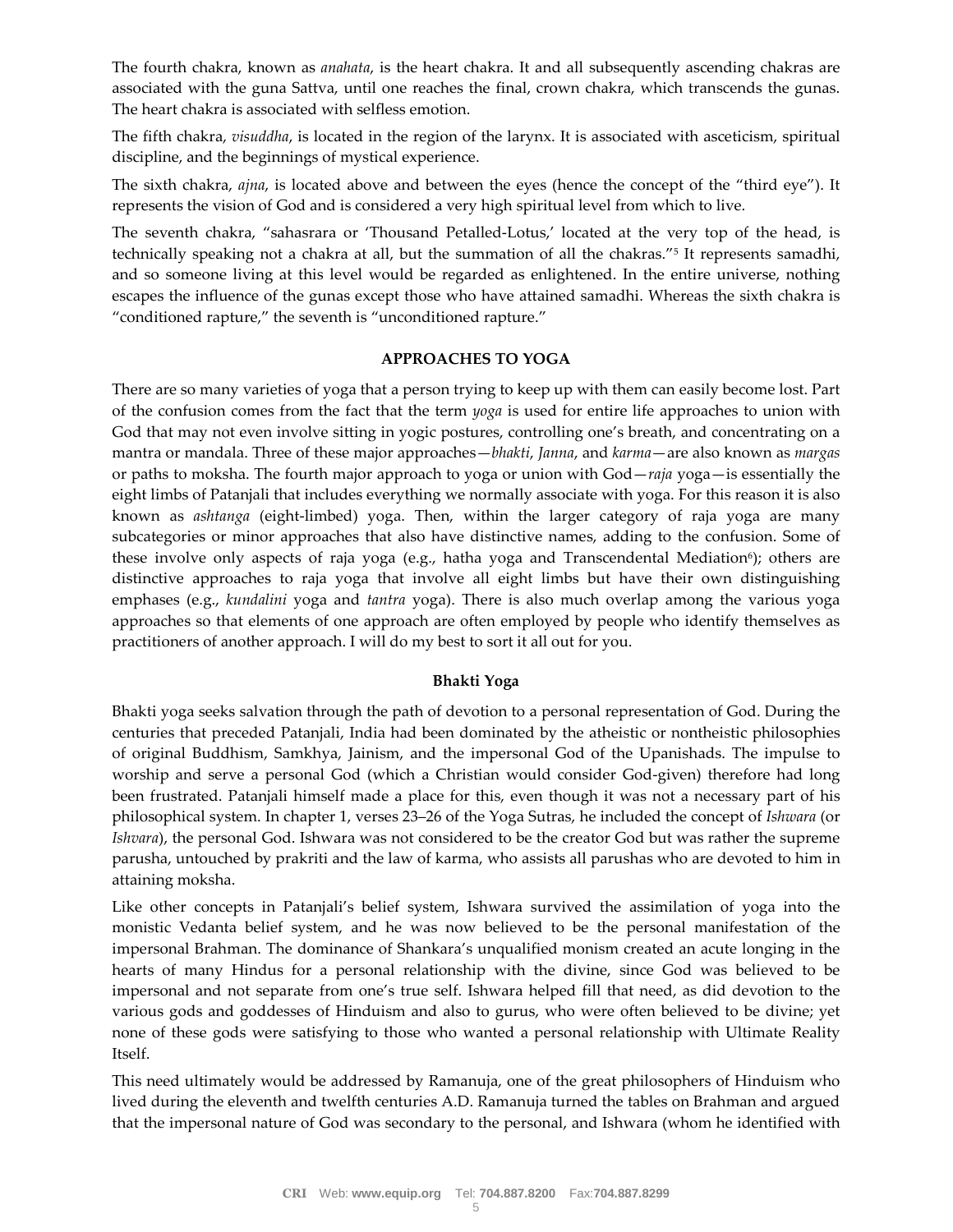the second god in the Hindu trinity, *Vishnu*, the god of preservation) is Ultimate Reality. There is thus a theistic school within Hinduism, although this version of theism is panentheist (known as *Vishishtadvaita* or qualified monism), meaning that everything exists within God, but everything is not God. In other words, the world and souls are real but they are also part of God's being, not separate from Him, as in Christianity.

In the sixteenth century, a bhakti yogi named Chaitanya (or Caitanya) went a step further and argued that Krishna, who was believed to be an avatar (incarnation or manifestation) of Vishnu, actually is just another name for Vishnu and that Krishna is thus the supreme personality of the Godhead. The Hare Krishna cult (the International Society of Krishna Consciousness, or ISKCON), fully within Chaitanya's movement, provides a good example of bhakti yoga in the West, with its devotional dancing, chanting, and singing of the names of Krishna, as well as its worship and ritualized care of its "deities" (idols).

# **Jnana Yoga**

Jnana yoga could be described as "yoga for intellectuals" or "yoga for philosophers." It seeks salvation through intellectual knowledge and discrimination. Hindu philosophers Shankara and Ramanuja are the ultimate examples of Jnana yogis, but any yogi who trains his mind to distinguish truth from falsehood would be on this yogic path.

Discrimination is not sufficient in Jnana yoga but must be accompanied by three other means of salvation: detachment from temporal concerns (but not necessarily withdrawal from them), virtue, and longing for liberation.<sup>7</sup> Some form of meditation is also essential as a means of intuitively and experientially taking possession of the truth that has been logically discerned.

# **Karma Yoga**

Karma yoga is yoga for idealists, humanitarians, activists, and ordinary people who want to pursue salvation but are unable to pursue monastic life. It seeks salvation through good works. These works can be social service or simply doing one's job well. There is a catch, however: the karma yogi will gain nothing spiritually from his actions unless he performs them with no desire for the consequences of the actions, with no attachment to the action itself, and without viewing himself as its author, but rather, viewing God as the author of the action.

Prominent Los Angeles yoga teacher Bikram Choudhury clearly explains the role of karma yoga in attaining salvation:

Generally, a work brings as its effect or fruit either pleasure or pain. Each work adds a link to our bondage of Samsara and brings repeated births. This is the inexorable Law of Karma. But, through the practice of Karma Yoga, the effects of Karmas can be wiped out. Karma becomes barren. The same work, when done with the right mental attitude…does not add a link to our bondage. On the contrary, it purifies our heart and helps us to attain salvation through the descent of divine light or dawn of wisdom.<sup>8</sup>

# **Raja Yoga**

Raja or "royal" yoga is the method of seeking salvation through mind control. It is believed that the mind is a fine part of the body, or the body a gross part of the mind (such that the two words are often conjoined in yoga literature as *bodymind*), and so if the yogi can learn to control his body he can also control his mind. This belief in the interrelationship between body and mind is the basis for yoga's emphasis on physical disciplines and postures, since it is believed that they will help the yogi achieve the pure state of consciousness that is the goal of classical yoga.

Swami Vivekananda, perhaps yoga's most respected missionary to the West and virtually the first, wrote: "According to the Raja-Yogi, the external world is but the gross form of the internal, or subtle.…The man who has discovered and learned how to manipulate the internal forces will get the whole of nature under his control. The Yogi proposes to himself no less a task than to master the whole universe, to control the whole of nature."9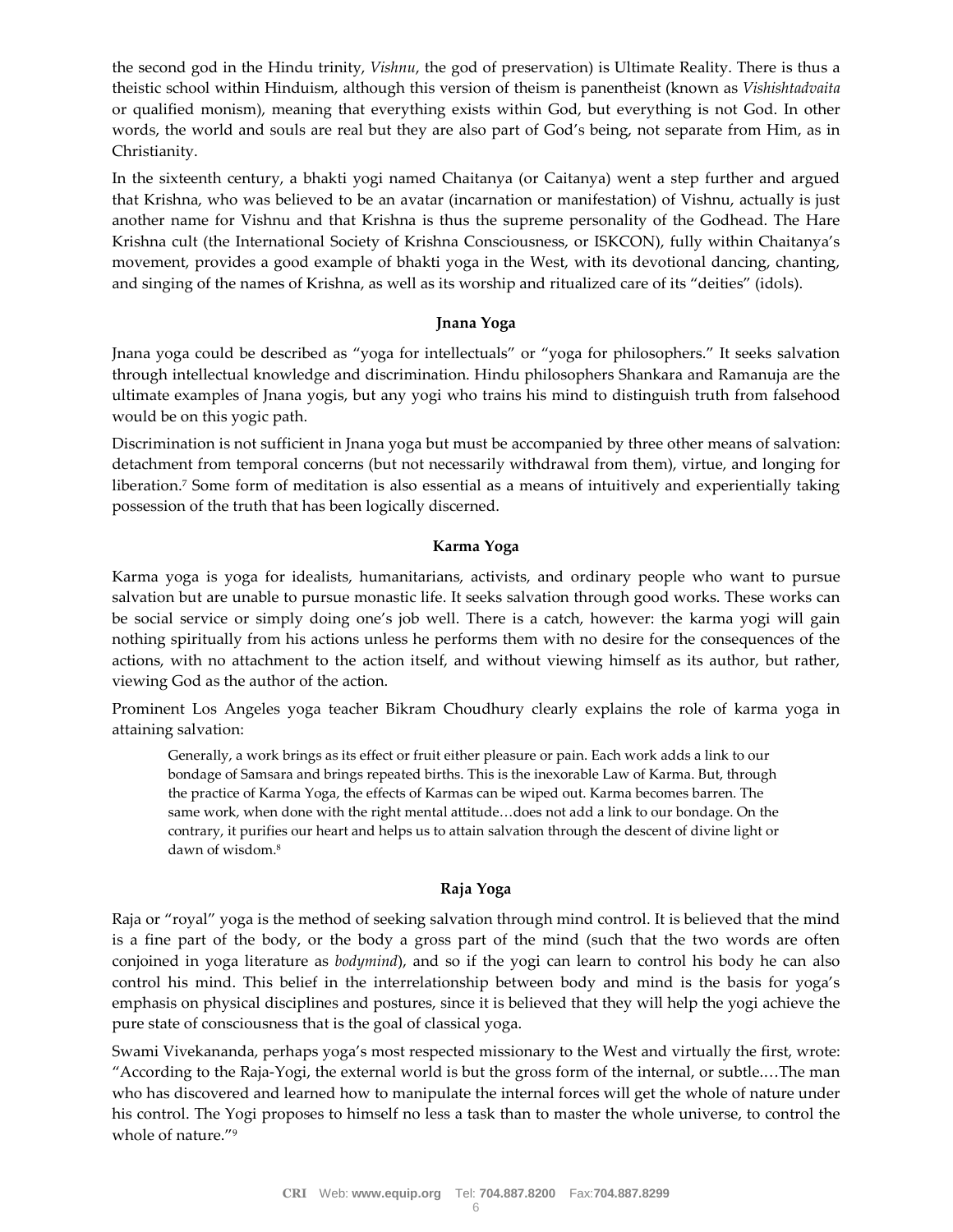Vivekananda stressed that yoga was the perfect religion for the scientific Western culture that was losing faith in its theistic roots: "Each one of the steps to attain Samadhi has been reasoned out, properly adjusted, scientifically organised, and, when faithfully practised, will surely lead us to the desired end."<sup>10</sup> How can a religious discipline be considered scientific? The answer is that within a monistic system there can be no division of the supernatural from the natural. All is one; thus all spiritual phenomena have their explanation in natural laws. When a yogi masters the "whole of nature" he has conquered and can now manipulate God Itself.

Raja yoga is distinct from any other approach to yoga in that it can include or provide a larger context for all of the other approaches, including the minor approaches listed below. In this sense, almost this entire two-part article is about raja or ashtanga yoga, in one aspect or another.

#### **Kundalini Yoga**

*Kundalini* yoga deliberately attempts to arouse and raise the kundalini, believed to be *Shakti* or creative divine energy, which sleeps at the base of the spine like a serpent, coiled in three and one-half circles. Toward this end, kundalini yogis place a special emphasis on pranayama or breathing exercises in order to gain control of the respiratory system, which they believe will lead to control of other systems and ultimately of the entire body, including the kundalini. Visualization of the kundalini rising is also a common approach, based on the assumption that visualization of itself has the power to effect that which it visualizes. Kundalini yogis also use asanas, *mudras* (hand positions), chanting mantras, and meditation to raise the kundalini. A classic object of meditation is the seven-petaled lotus flower, which represents the seven charkas.

The one-thousand-petaled lotus, often seen in visionary experiences, represents the crown chakra. Raising the kundalini often results in powerful mystical experiences and visions, as a devotee of the late kundalini yoga teacher Swami Muktananda explains:

When this sleeping Kundalini is awakened it raises its [serpentine] hood. The door of the Sushumna [a nadi or energy conduit] is opened and the Kundalini ascends upwards along the Sushumna piercing through the six chakras (centres) situated in it. When it reaches the highest centre, called Sahasrara, in the crown of the head, it unites with the Lord Shiva [the god of destruction, third in the Hindu trinity, whose consort, Shakti, is identified with the kundalini]. This union brings ineffable joy of Blissful Beatitude. …it gives various mysterious experiences to the sadhaka [i.e., yogi], who himself is struck with wonder by them.…The experiences in the gross body are such as tremors, heat, electric shocks, perspiration, tears, thrill of joy, palpitation, involuntary suspension of breath or deep breathing, revolving of eye-balls.…The experiences in the subtle body are such as visions of deities and divine beings, receiving instructions from them; hearing sounds like those of conch, bell, flute, drum, thunder.…Under the guidance of the Guru, the sadhaka should proceed with the spirit of surrender allowing the Shakti to manifest itself unobstructed while himself remaining as a witness to its working. He should not try to avert an experience through fear. The Shakti is intelligent. It is aware of its own activity. Hence nothing ever goes wrong. Besides, the Guru is always there to control its flow.<sup>11</sup>

Yogis believe kundalini phenomena are the true explanation for visionary experiences in all religions. According to their interpretive grid, anyone who has a spiritual experience has to some degree aroused the kundalini, but if he is not properly trained by a guru he will misinterpret his experiences (e.g., when Muhammad heard the voice of the angel Gabriel) and likely develop unhelpful or even harmful beliefs.<sup>12</sup>

In a manner somewhat comparable to LSD, raising the kundalini is considered risky, with temporary madness, lasting mental instability or illness, and occult oppression being possible consequences.<sup>13</sup> Many yogis thus warn against the practice for most people and condemn yogis who indiscriminately teach it to the public.

# **Tantra Yoga**

Tantra is an esoteric (occult) religious tradition that originated in Hinduism but also exists in Buddhism and other Asian religions. Many orthodox Hindus regard it with suspicion or outright disdain because of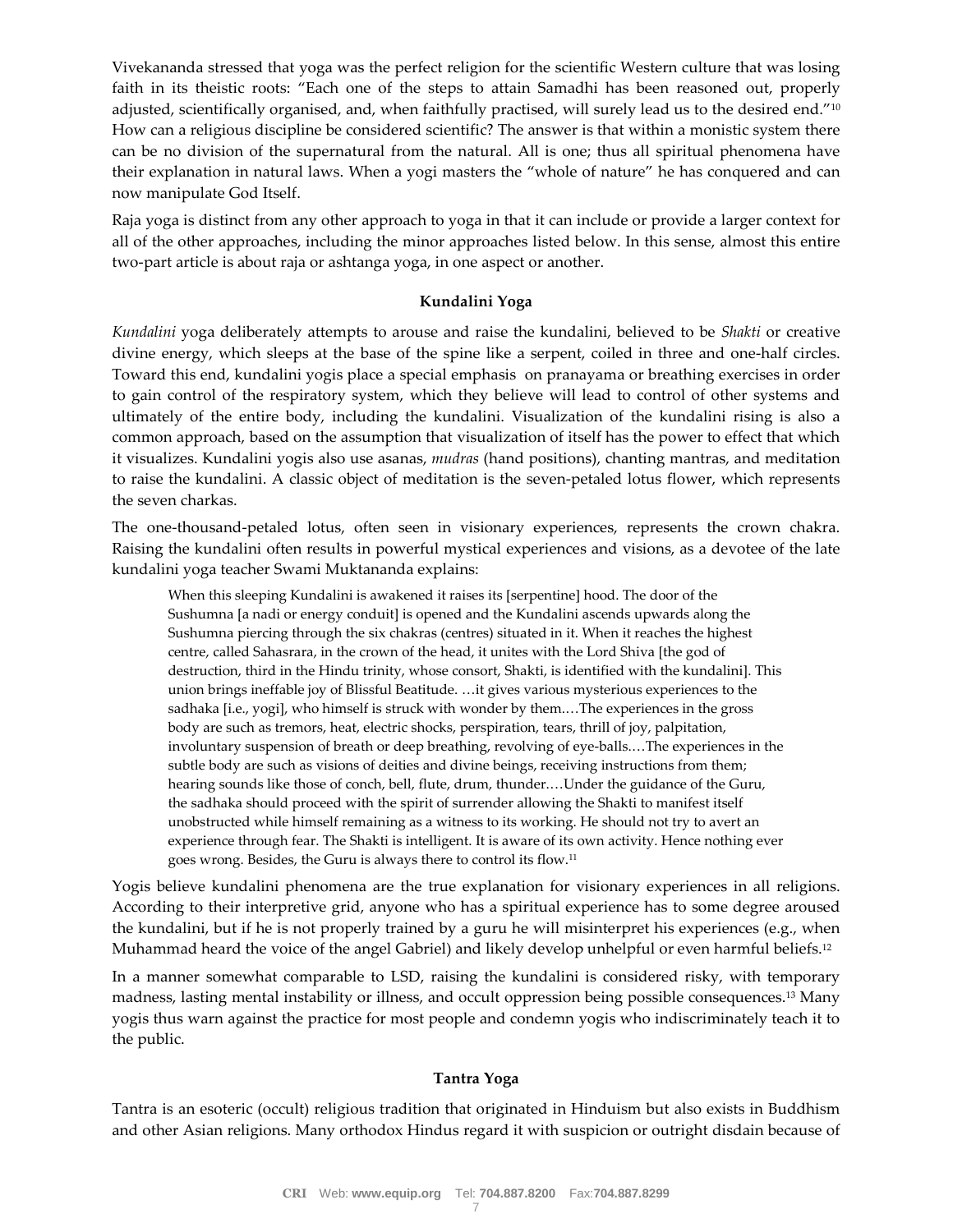its disregard for, or outright rejection of, the primary Hindu scriptures, the Vedas. It nonetheless does hold to many of the core Hindu doctrines, but with its own twists.

For example, while it agrees with Advaita Vedanta that Brahman is essentially Being, Awareness, and Bliss (called Sat-Chit-Ananda in Sanskrit), that Brahman is all there is, and that the world is maya or illusion, it defines maya differently, not merely as illusion but as a real operation within the nature of Brahman. The true essence of the world and souls is Sat-Chit-Ananda, but they are nonetheless real. Maya therefore consists of Brahman's evolution from undifferentiated oneness into the multiple forms of the world (prakriti) and also of Brahman's involution from the world back into undifferentiated oneness. Swami Nikhilananda, founder of the Ramakrishna-Vivekananda Center of New York, expounds on this important aspect of Tantric belief:

Evolution or the "outgoing current" is only one half of the functioning of Maya. Involution, or the "return current", takes the jiva [i.e., soul] back towards the source or root of Reality, revealing the infinite. Tantra is understood to teach the method of changing the "outgoing current" into the "return current", transforming the fetters created by Maya into that which "releases" or "liberates". This view underscores two maxims of Tantra: "One must rise by that by which one falls" and "the very poison that kills becomes the elixir of life when used by the wise."<sup>14</sup>

Tantra yogis have many ritual practices that seek to embrace the dualities of prakriti (as best represented by the god Shiva and his consort Shakti) and unite them, thus transmuting the energy of evolution into the energy of involution, which they believe will result in their own enlightenment. This approach calls for participating in activities that are normally renounced by Hindus seeking enlightenment, such as eating meat, consuming alcohol, and having sexual relations. Tantrists believe that if they can maintain a transcendent state of consciousness throughout such activities they will unite polar energies and so transcend maya and prakriti.

In the Hindu religion tantra yoga consists of two major approaches: the *Dakshinachara Path* (know as *righthanded Tantra*) and the *Vamachara Path* (known as *left-handed Tantra*). Right-handed tantra typically would only symbolically, and not actually, engage in the deeds of the flesh associated with its ritual. Lefthanded tantra, on the other hand, not only involves actual sex, alcohol, and drugs, but also has been known to involve black magic and all kinds of debauchery and criminal acts, including child sacrifice.<sup>15</sup>

#### **Hatha Yoga**

Hatha yoga is physical yoga, and it is the variety of yoga that we most commonly encounter in the West. Indeed, many Westerners think of little else when they hear the word *yoga*. It is often promoted as a superior method of physical development with no religious ties necessarily attached, and on this basis it is the approach to yoga that has had the greatest success in penetrating both secular culture and the evangelical church.

Its classical textbook is the Hatha Yoga Pradipika, written in the fifteenth century A.D. by Svatmarama, a little-known Indian yogi. Its first three verses declare that the ignorant masses are not yet ready for the lofty raja yoga and so hatha yoga has been developed as a "staircase" to lead them to it.<sup>16</sup>

How does this "staircase" work? First, it is common for literature on hatha yoga originating from Hindu sources<sup>17</sup> to emphasize that the purpose of the postures and breathing exercises is to "free the more subtle spiritual elements of the mind." In other words, the physical exercises of yoga are intended to facilitate altered states of consciousness. They further are intended to foster "the development of will power, concentration, and self-withdrawal," all necessary to "help you put your mind in a focused state to prepare for Meditation and, eventually, the search for enlightenment." Finally, they are designed to "open the energy channels, which in turn allows spiritual energy to flow freely."

Yogi Bhajan, a Sikh yoga teacher who was a major exponent of kundalini yoga in the United States until his death in 2004, affirmed that "the purpose of Hatha Yoga is to raise the awareness. It is a technology to bring the apana and prana, the moon and sun powers together to raise the consciousness. In other words, its stated aim is to raise the Kundalini. That is the purpose of Hatha Yoga. The difference from Kundalini Yoga is only a matter of time and rate of progress. The purpose of the two approaches is the same."<sup>18</sup>